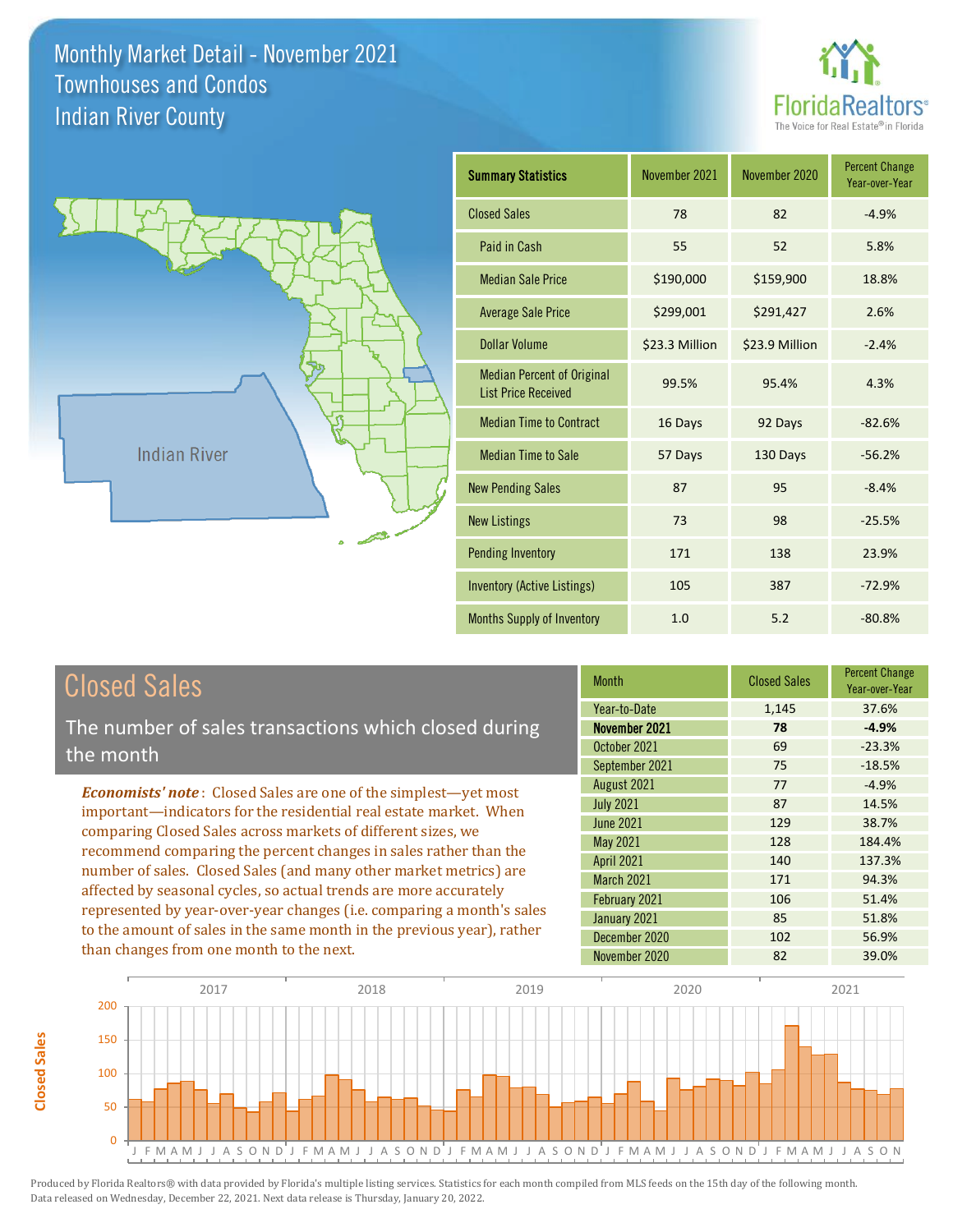this statistic should be interpreted with care.



Year-over-Year

59 68.6%

70 70.7%

#### March 2021 110 110 89.7% *Economists' note* : Cash Sales can be a useful indicator of the extent to which investors are participating in the market. Why? Investors are far more likely to have the funds to purchase a home available up front, whereas the typical homebuyer requires a mortgage or some other 52 -10.3% July 2021 **69 38.0%** April 2021 **93** 138.5% June 2021 **90 90 60.7%** May 2021 88 238.5% August 2021 Month Cash Sales Percent Change November 2021 **55 5.8%** October 2021 **48** -4.0% September 2021 52 52 58% Year-to-Date 786 50.6% Cash Sales The number of Closed Sales during the month in which buyers exclusively paid in cash

J F M A M J J A S O N D J F M A M J J A S O N D J F M A M J J A S O N D J F M A M J J A S O N D J F M A M J J A S O N  $\Omega$ 20 40 60 80 100 120 2017 2018 2019 2020 2021

February 2021

January 2021

## Cash Sales as a Percentage of Closed Sales

form of financing. There are, of course, many possible exceptions, so

The percentage of Closed Sales during the month which were Cash Sales

*Economists' note* : This statistic is simply another way of viewing Cash Sales. The remaining percentages of Closed Sales (i.e. those not paid fully in cash) each month involved some sort of financing, such as mortgages, owner/seller financing, assumed loans, etc.

| <b>Month</b>      | <b>Percent of Closed</b><br>Sales Paid in Cash | <b>Percent Change</b><br>Year-over-Year |
|-------------------|------------------------------------------------|-----------------------------------------|
| Year-to-Date      | 68.6%                                          | 9.4%                                    |
| November 2021     | 70.5%                                          | 11.2%                                   |
| October 2021      | 69.6%                                          | 25.2%                                   |
| September 2021    | 69.3%                                          | 11.8%                                   |
| August 2021       | 67.5%                                          | $-5.7%$                                 |
| <b>July 2021</b>  | 79.3%                                          | 20.5%                                   |
| June 2021         | 69.8%                                          | 15.9%                                   |
| May 2021          | 68.8%                                          | 19.0%                                   |
| <b>April 2021</b> | 66.4%                                          | 0.5%                                    |
| <b>March 2021</b> | 64.3%                                          | $-2.4%$                                 |
| February 2021     | 66.0%                                          | 12.6%                                   |
| January 2021      | 69.4%                                          | 11.0%                                   |
| December 2020     | 61.8%                                          | $-10.7%$                                |
| November 2020     | 63.4%                                          | $-15.0%$                                |

December 2020 63 40.0%

November 2020 52 18.2%

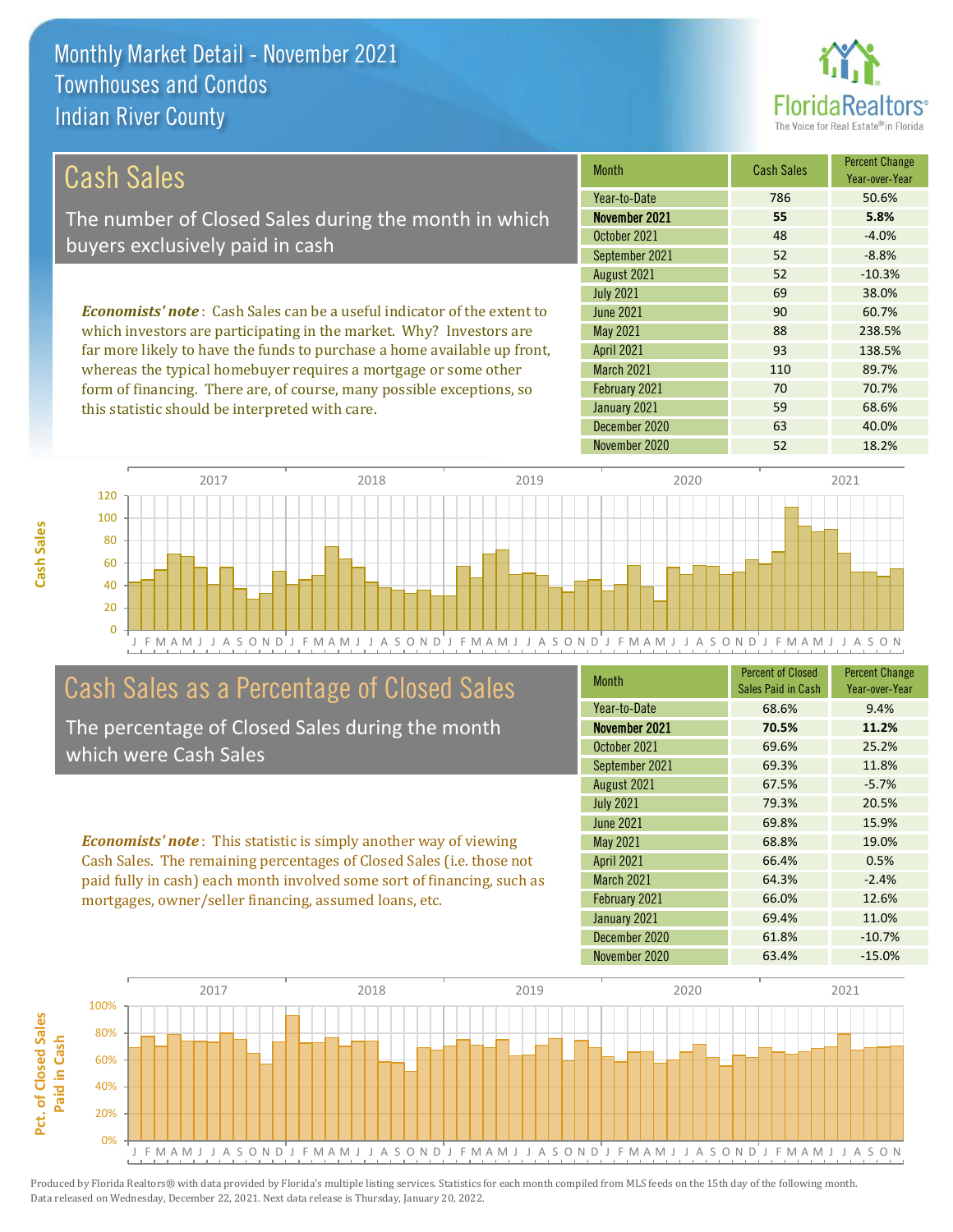

## Median Sale Price

The median sale price reported for the month (i.e. 50% of sales were above and 50% of sales were below)

*Economists' note* : Median Sale Price is our preferred summary statistic for price activity because, unlike Average Sale Price, Median Sale Price is not sensitive to high sale prices for small numbers of homes that may not be characteristic of the market area. Keep in mind that median price trends over time are not always solely caused by changes in the general value of local real estate. Median sale price only reflects the values of the homes that *sold* each month, and the mix of the types of homes that sell can change over time.

| <b>Month</b>      | <b>Median Sale Price</b> | <b>Percent Change</b><br>Year-over-Year |
|-------------------|--------------------------|-----------------------------------------|
| Year-to-Date      | \$190,000                | 13.8%                                   |
| November 2021     | \$190,000                | 18.8%                                   |
| October 2021      | \$190,000                | 24.2%                                   |
| September 2021    | \$200,000                | 1.0%                                    |
| August 2021       | \$210,000                | 34.6%                                   |
| <b>July 2021</b>  | \$188,900                | $-6.3%$                                 |
| <b>June 2021</b>  | \$230,000                | 39.4%                                   |
| May 2021          | \$218,500                | 39.3%                                   |
| <b>April 2021</b> | \$207,000                | 44.3%                                   |
| March 2021        | \$175,000                | $-5.4%$                                 |
| February 2021     | \$150,000                | $-6.3%$                                 |
| January 2021      | \$190,000                | 17.5%                                   |
| December 2020     | \$173,250                | 11.4%                                   |
| November 2020     | \$159,900                | 1.5%                                    |



## Average Sale Price

The average sale price reported for the month (i.e. total sales in dollars divided by the number of sales)

*Economists' note* : Usually, we prefer Median Sale Price over Average Sale Price as a summary statistic for home prices. However, Average Sale Price does have its uses—particularly when it is analyzed alongside the Median Sale Price. For one, the relative difference between the two statistics can provide some insight into the market for higher-end homes in an area.

| <b>Month</b>      | <b>Average Sale Price</b> | <b>Percent Change</b><br>Year-over-Year |
|-------------------|---------------------------|-----------------------------------------|
| Year-to-Date      | \$326,710                 | 27.3%                                   |
| November 2021     | \$299,001                 | 2.6%                                    |
| October 2021      | \$314,052                 | 32.2%                                   |
| September 2021    | \$299,032                 | 24.4%                                   |
| August 2021       | \$298,192                 | 26.8%                                   |
| <b>July 2021</b>  | \$321,494                 | 17.0%                                   |
| <b>June 2021</b>  | \$392,673                 | 54.4%                                   |
| May 2021          | \$412,901                 | 102.7%                                  |
| <b>April 2021</b> | \$306,796                 | 22.5%                                   |
| <b>March 2021</b> | \$321,668                 | 10.6%                                   |
| February 2021     | \$268,247                 | 15.4%                                   |
| January 2021      | \$303,952                 | 1.5%                                    |
| December 2020     | \$271,431                 | $-15.8%$                                |
| November 2020     | \$291,427                 | 1.1%                                    |



Produced by Florida Realtors® with data provided by Florida's multiple listing services. Statistics for each month compiled from MLS feeds on the 15th day of the following month. Data released on Wednesday, December 22, 2021. Next data release is Thursday, January 20, 2022.

**Average Sale Price**

**Average Sale Price**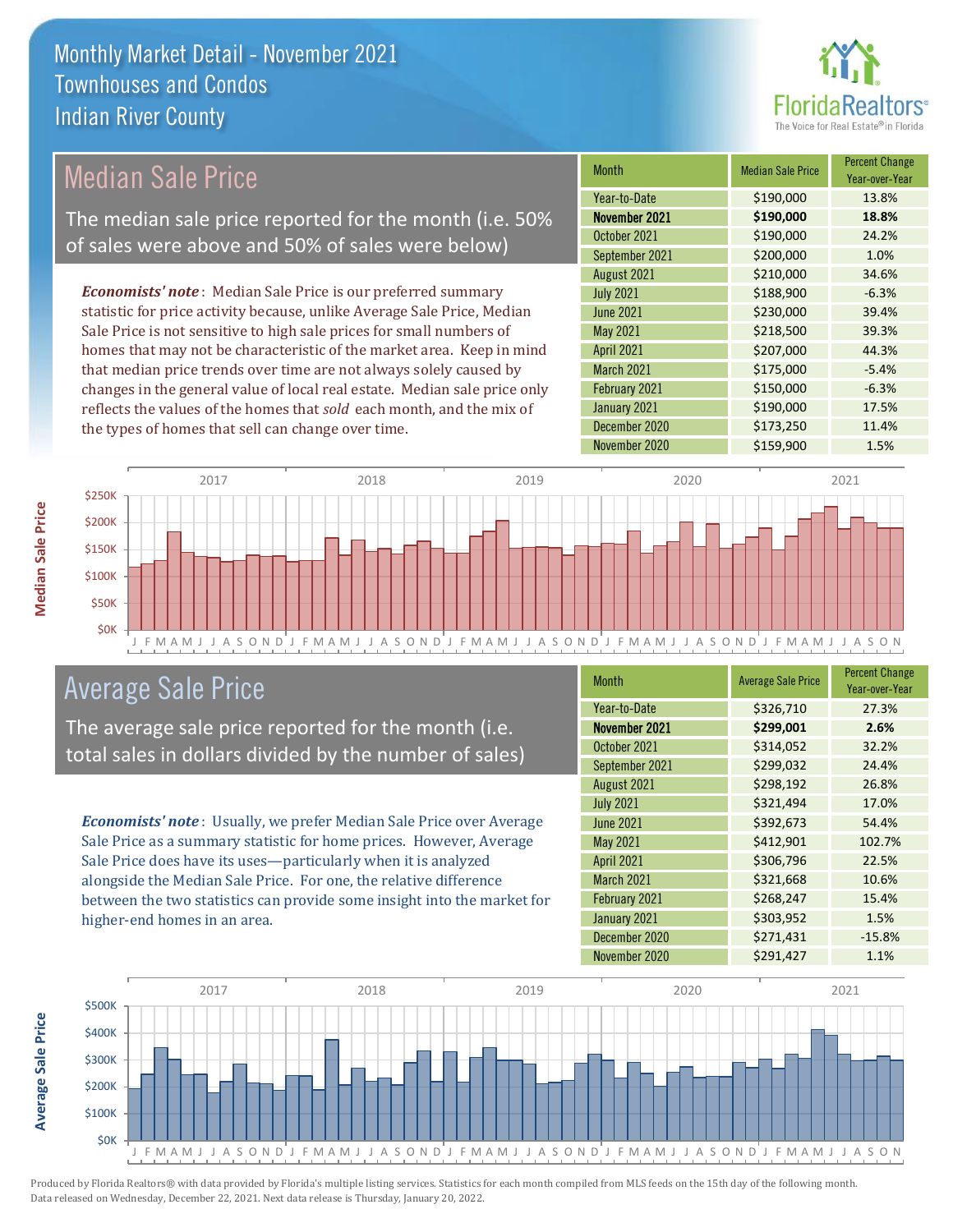

### ollar Volume

The sum of the sale prices for all sales which closed during the month

*Economists' note* : Dollar Volume is simply the sum of all sale prices in a given time period, and can quickly be calculated by multiplying Closed Sales by Average Sale Price. It is a strong indicator of the health of the real estate industry in a market, and is of particular interest to real estate professionals, investors, analysts, and government agencies. Potential home sellers and home buyers, on the other hand, will likely be better served by paying attention to trends in the two components of Dollar Volume (i.e. sales and prices) individually.

| <b>Month</b>      | <b>Dollar Volume</b> | <b>Percent Change</b><br>Year-over-Year |
|-------------------|----------------------|-----------------------------------------|
| Year-to-Date      | \$374.1 Million      | 75.2%                                   |
| November 2021     | \$23.3 Million       | $-2.4%$                                 |
| October 2021      | \$21.7 Million       | 1.4%                                    |
| September 2021    | \$22.4 Million       | 1.4%                                    |
| August 2021       | \$23.0 Million       | 20.5%                                   |
| <b>July 2021</b>  | \$28.0 Million       | 33.9%                                   |
| <b>June 2021</b>  | \$50.7 Million       | 114.2%                                  |
| May 2021          | \$52.9 Million       | 476.4%                                  |
| <b>April 2021</b> | \$43.0 Million       | 190.8%                                  |
| <b>March 2021</b> | \$55.0 Million       | 114.8%                                  |
| February 2021     | \$28.4 Million       | 74.8%                                   |
| January 2021      | \$25.8 Million       | 54.1%                                   |
| December 2020     | \$27.7 Million       | 32.1%                                   |
| November 2020     | \$23.9 Million       | 40.5%                                   |



## Median Percent of Original List Price Received

The median of the sale price (as a percentage of the original list price) across all properties selling during the month

*Economists' note* : The Median Percent of Original List Price Received is useful as an indicator of market recovery, since it typically rises as buyers realize that the market may be moving away from them and they need to match the selling price (or better it) in order to get a contract on the house. This is usually the last measure to indicate a market has shifted from down to up, so it is what we would call a *lagging* indicator.

| <b>Month</b>      | Med. Pct. of Orig.<br><b>List Price Received</b> | <b>Percent Change</b><br>Year-over-Year |
|-------------------|--------------------------------------------------|-----------------------------------------|
| Year-to-Date      | 97.3%                                            | 4.1%                                    |
| November 2021     | 99.5%                                            | 4.3%                                    |
| October 2021      | 98.6%                                            | 4.1%                                    |
| September 2021    | 100.0%                                           | 9.4%                                    |
| August 2021       | 97.9%                                            | 4.9%                                    |
| <b>July 2021</b>  | 98.3%                                            | 5.2%                                    |
| <b>June 2021</b>  | 97.5%                                            | 5.3%                                    |
| May 2021          | 96.9%                                            | 2.6%                                    |
| <b>April 2021</b> | 97.2%                                            | 3.6%                                    |
| <b>March 2021</b> | 96.9%                                            | 3.9%                                    |
| February 2021     | 95.1%                                            | 1.9%                                    |
| January 2021      | 95.0%                                            | 1.4%                                    |
| December 2020     | 93.2%                                            | $-1.4%$                                 |
| November 2020     | 95.4%                                            | 1.8%                                    |

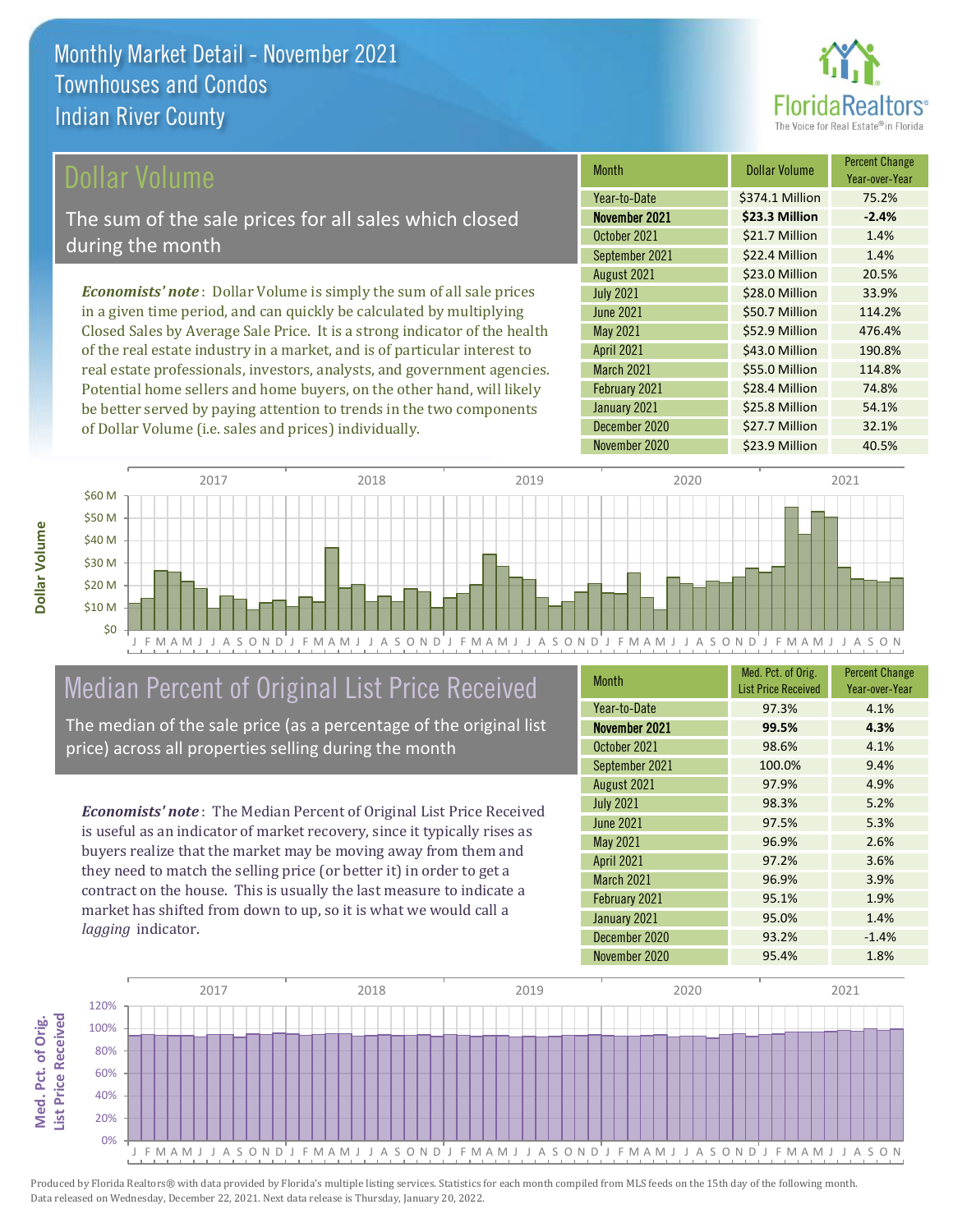

## Median Time to Contract

The median number of days between the listing date and contract date for all Closed Sales during the month

*Economists' note* : Like Time to Sale, Time to Contract is a measure of the length of the home selling process calculated for sales which closed during the month. The difference is that Time to Contract measures the number of days between the initial listing of a property and the signing of the contract which eventually led to the closing of the sale. When the gap between Median Time to Contract and Median Time to Sale grows, it is usually a sign of longer closing times and/or declining numbers of cash sales.

| <b>Month</b>      | <b>Median Time to</b><br>Contract | <b>Percent Change</b><br>Year-over-Year |
|-------------------|-----------------------------------|-----------------------------------------|
| Year-to-Date      | 27 Days                           | $-66.3%$                                |
| November 2021     | 16 Days                           | $-82.6%$                                |
| October 2021      | 17 Days                           | $-79.0%$                                |
| September 2021    | 8 Days                            | $-88.9%$                                |
| August 2021       | 16 Days                           | $-80.5%$                                |
| <b>July 2021</b>  | 21 Days                           | $-79.4%$                                |
| <b>June 2021</b>  | 25 Days                           | $-74.5%$                                |
| May 2021          | 25 Days                           | $-44.4%$                                |
| <b>April 2021</b> | 29 Days                           | $-12.1%$                                |
| <b>March 2021</b> | 33 Days                           | $-44.1%$                                |
| February 2021     | 57 Days                           | $-31.3%$                                |
| January 2021      | 41 Days                           | $-45.3%$                                |
| December 2020     | 97 Days                           | 136.6%                                  |
| November 2020     | 92 Days                           | 43.8%                                   |



## Median Time to Sale

**Median Time to Contract**

**Median Time to** 

The median number of days between the listing date and closing date for all Closed Sales during the month

*Economists' note* : Time to Sale is a measure of the length of the home selling process, calculated as the number of days between the initial listing of a property and the closing of the sale. *Median* Time to Sale is the amount of time the "middle" property selling this month was on the market. That is, 50% of homes selling this month took *less* time to sell, and 50% of homes took *more* time to sell. Median Time to Sale gives a more accurate picture than Average Time to Sale, which can be skewed upward by small numbers of properties taking an abnormally long time to sell.

| <b>Month</b>      | <b>Median Time to Sale</b> | <b>Percent Change</b><br>Year-over-Year |
|-------------------|----------------------------|-----------------------------------------|
| Year-to-Date      | 67 Days                    | $-40.7%$                                |
| November 2021     | 57 Days                    | $-56.2%$                                |
| October 2021      | 57 Days                    | $-48.6%$                                |
| September 2021    | 45 Days                    | $-56.7%$                                |
| August 2021       | 57 Days                    | $-54.0%$                                |
| <b>July 2021</b>  | 58 Days                    | $-62.1%$                                |
| <b>June 2021</b>  | 60 Days                    | $-55.2%$                                |
| May 2021          | 70 Days                    | $-13.6%$                                |
| <b>April 2021</b> | 74 Days                    | $-15.9%$                                |
| March 2021        | 73 Days                    | $-31.8%$                                |
| February 2021     | 93 Days                    | $-15.5%$                                |
| January 2021      | 76 Days                    | $-28.3%$                                |
| December 2020     | 141 Days                   | 85.5%                                   |
| November 2020     | 130 Days                   | 31.3%                                   |

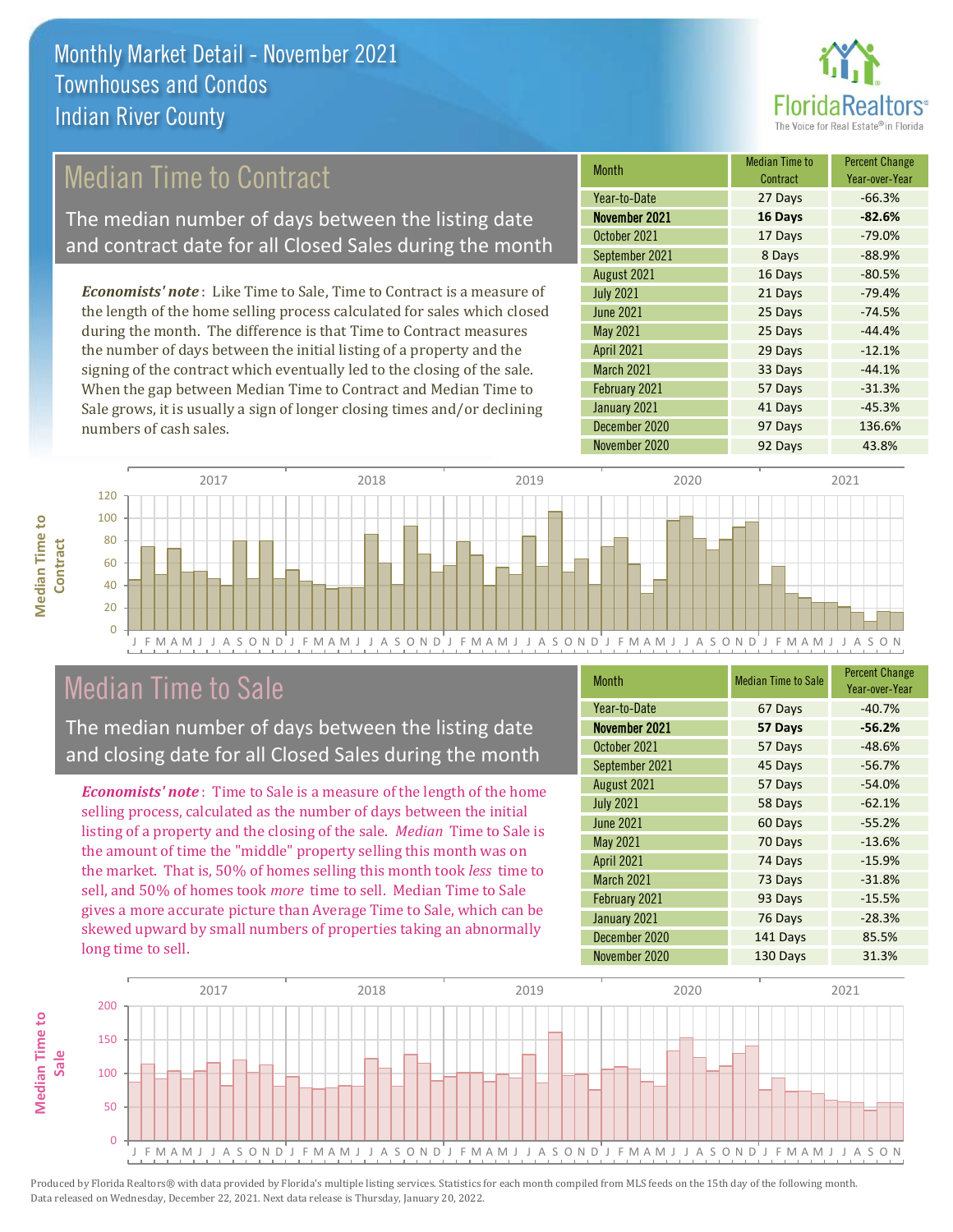

#### March 2021 165 135.7% February 2021 153 64.5% May 2021 125 125 31.6% August 2021 **96** 10.3% July 2021 **70** -13.6% -8.7% September 2021 79 79 -17.7% June 2021 86 -7.5% *Economists' note* : Because of the typical length of time it takes for a sale to close, economists consider Pending Sales to be a decent indicator of potential future Closed Sales. It is important to bear in mind, however, that not all Pending Sales will be closed successfully. So, the effectiveness of Pending Sales as a future indicator of Closed Sales is susceptible to changes in market conditions such as the Month New Pending Sales Percent Change Year-over-Year November 2021 **87 -8.4%** Year-to-Date 1,237 29.9% April 2021 122 165.2% October 2021 95 New Pending Sales The number of listed properties that went under contract during the month



# **New Listings**

distressed properties for sale.

The number of properties put onto the market during the month

availability of financing for homebuyers and the inventory of

*Economists' note* : New Listings tend to rise in delayed response to increasing prices, so they are often seen as a lagging indicator of market health. As prices rise, potential sellers raise their estimations of value—and in the most recent cycle, rising prices have freed up many potential sellers who were previously underwater on their mortgages. Note that in our calculations, we take care to not include properties that were recently taken off the market and quickly relisted, since these are not really *new* listings.

| <b>Month</b>      | <b>New Listings</b> | <b>Percent Change</b><br>Year-over-Year |
|-------------------|---------------------|-----------------------------------------|
| Year-to-Date      | 1,089               | $-3.7%$                                 |
| November 2021     | 73                  | $-25.5%$                                |
| October 2021      | 83                  | $-11.7%$                                |
| September 2021    | 84                  | $-1.2%$                                 |
| August 2021       | 95                  | 37.7%                                   |
| <b>July 2021</b>  | 66                  | $-27.5%$                                |
| <b>June 2021</b>  | 92                  | $-7.1%$                                 |
| May 2021          | 79                  | $-49.7%$                                |
| April 2021        | 124                 | 37.8%                                   |
| <b>March 2021</b> | 125                 | 11.6%                                   |
| February 2021     | 121                 | 26.0%                                   |
| January 2021      | 147                 | 5.0%                                    |
| December 2020     | 82                  | 1.2%                                    |
| November 2020     | 98                  | $-20.3%$                                |

January 2021 159 159 72.8% December 2020 103 103 80.7%



Produced by Florida Realtors® with data provided by Florida's multiple listing services. Statistics for each month compiled from MLS feeds on the 15th day of the following month. Data released on Wednesday, December 22, 2021. Next data release is Thursday, January 20, 2022.

**New Listings**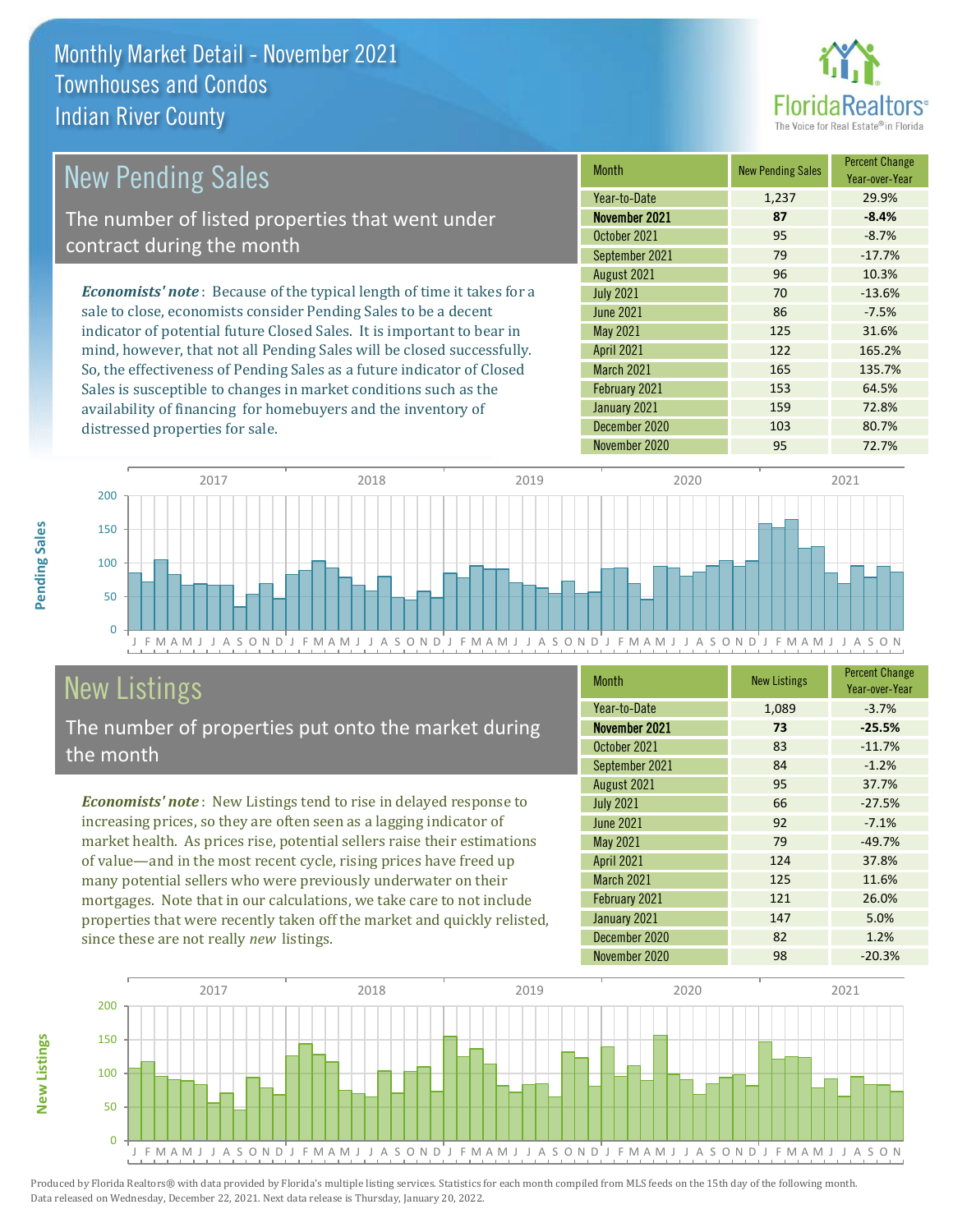

## Inventory (Active Listings) The number of property listings active at the end of the month

*Economists' note* : There are a number of ways to define and calculate Inventory. Our method is to simply count the number of active listings on the last day of the month, and hold this number to compare with the same month the following year. Inventory rises when New Listings are outpacing the number of listings that go off-market (regardless of whether they actually sell). Likewise, it falls when New Listings aren't keeping up with the rate at which homes are going off-market.

| <b>Month</b>             | Inventory | <b>Percent Change</b><br>Year-over-Year |
|--------------------------|-----------|-----------------------------------------|
| <b>YTD (Monthly Avg)</b> | 171       | $-64.7%$                                |
| November 2021            | 105       | $-72.9%$                                |
| October 2021             | 113       | $-71.0%$                                |
| September 2021           | 130       | $-67.7%$                                |
| August 2021              | 123       | $-71.0%$                                |
| <b>July 2021</b>         | 125       | $-74.4%$                                |
| <b>June 2021</b>         | 136       | $-73.2%$                                |
| May 2021                 | 144       | $-74.5%$                                |
| <b>April 2021</b>        | 190       | $-66.0%$                                |
| <b>March 2021</b>        | 216       | $-60.3%$                                |
| February 2021            | 278       | $-47.2%$                                |
| January 2021             | 322       | $-40.3%$                                |
| December 2020            | 353       | $-34.5%$                                |
| November 2020            | 387       | $-24.3%$                                |



## Months Supply of Inventory

An estimate of the number of months it will take to deplete the current Inventory given recent sales rates

*Economists' note* : MSI is a useful indicator of market conditions. The benchmark for a balanced market (favoring neither buyer nor seller) is 5.5 months of inventory. Anything higher is traditionally a buyers' market, and anything lower is a sellers' market. There is no single accepted way of calculating MSI. A common method is to divide current Inventory by the most recent month's Closed Sales count, but this count is a usually poor predictor of future Closed Sales due to seasonal cycles. To eliminate seasonal effects, we use the 12-month average of monthly Closed Sales instead.

| Month                    | <b>Months Supply</b> | <b>Percent Change</b><br>Year-over-Year |
|--------------------------|----------------------|-----------------------------------------|
| <b>YTD (Monthly Avg)</b> | 1.8                  | $-74.3%$                                |
| November 2021            | 1.0                  | $-80.8%$                                |
| October 2021             | 1.1                  | $-79.2%$                                |
| September 2021           | 1.2                  | $-79.3%$                                |
| August 2021              | 1.1                  | $-82.8%$                                |
| <b>July 2021</b>         | 1.2                  | $-83.8%$                                |
| <b>June 2021</b>         | 1.3                  | $-83.1%$                                |
| May 2021                 | 1.4                  | $-83.9%$                                |
| <b>April 2021</b>        | 2.0                  | $-75.3%$                                |
| <b>March 2021</b>        | 2.4                  | $-68.0%$                                |
| February 2021            | 3.3                  | $-56.0%$                                |
| January 2021             | 4.0                  | $-47.4%$                                |
| December 2020            | 4.5                  | $-41.6%$                                |
| November 2020            | 5.2                  | $-30.7%$                                |

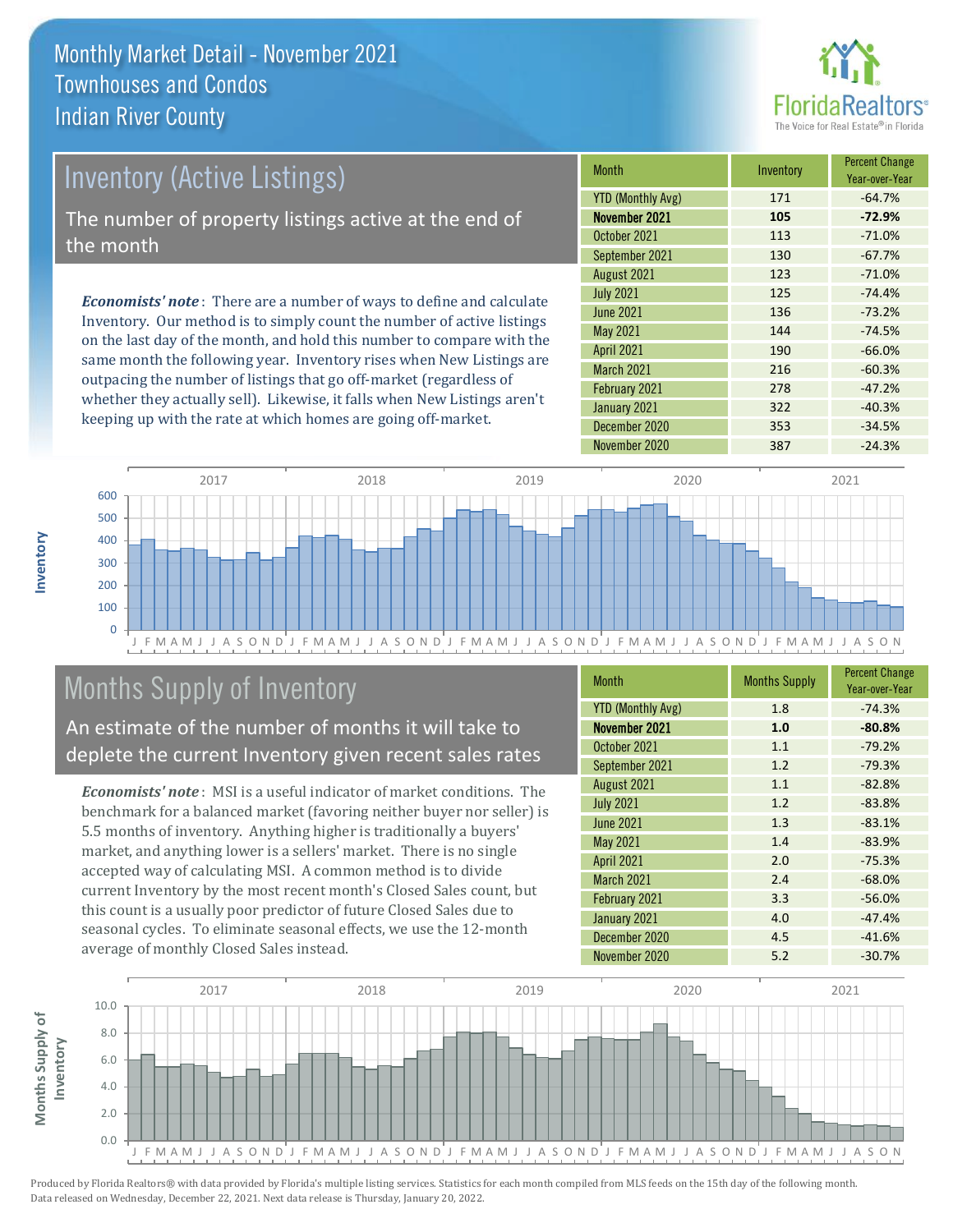

Year-over-Year

#### \$100,000 - \$149,999 12 -50.0% Sale Price Closed Sales Percent Change Less than  $$50,000$  0 0 N/A  $$50,000 - $99,999$  6 -33.3% \$150,000 - \$199,999 23 91.7% \$200,000 - \$249,999 11 266.7% *Economists' note:* Closed Sales are one of the simplest—yet most important—indicators for the residential real estate market. When comparing Closed Sales across markets of different sizes, we recommend comparing the percent changes in sales rather than the number of sales. Closed Sales (and many other market metrics) are  $$250.000 - $299.999$  4 -20.0% \$300,000 - \$399,999 5 -37.5% Closed Sales by Sale Price The number of sales transactions which closed during the month

affected by seasonal cycles, so actual trends are more accurately represented by year-over-year changes (i.e. comparing a month's sales to the amount of sales in the same month in the previous year), rather than changes from one month to the next.



### Median Time to Contract by Sale Price The median number of days between the listing date and contract date for all Closed Sales during the month

*Economists' note* : Like Time to Sale, Time to Contract is a measure of the length of the home selling process calculated for sales which closed during the month. The difference is that Time to Contract measures the number of days between the initial listing of a property and the signing of the contract which eventually led to the closing of the sale. When the gap between Median Time to Contract and Median Time to Sale grows, it is usually a sign of longer closing times and/or declining numbers of cash sales.

| <b>Sale Price</b>     | Median Time to<br>Contract | <b>Percent Change</b><br>Year-over-Year |
|-----------------------|----------------------------|-----------------------------------------|
| Less than \$50,000    | (No Sales)                 | N/A                                     |
| $$50,000 - $99,999$   | 9 Days                     | 12.5%                                   |
| $$100,000 - $149,999$ | 13 Days                    | $-85.7%$                                |
| \$150,000 - \$199,999 | 17 Days                    | $-65.3%$                                |
| \$200,000 - \$249,999 | 17 Days                    | $-86.7%$                                |
| \$250,000 - \$299,999 | 11 Days                    | $-83.8%$                                |
| \$300,000 - \$399,999 | 28 Days                    | $-81.5%$                                |
| \$400,000 - \$599,999 | 44 Days                    | $-80.2%$                                |
| \$600,000 - \$999,999 | 9 Days                     | $-93.3%$                                |
| \$1,000,000 or more   | (No Sales)                 | N/A                                     |

 $$400,000 - $599,999$  7 -46.2% \$600,000 - \$999,999 10 42.9%

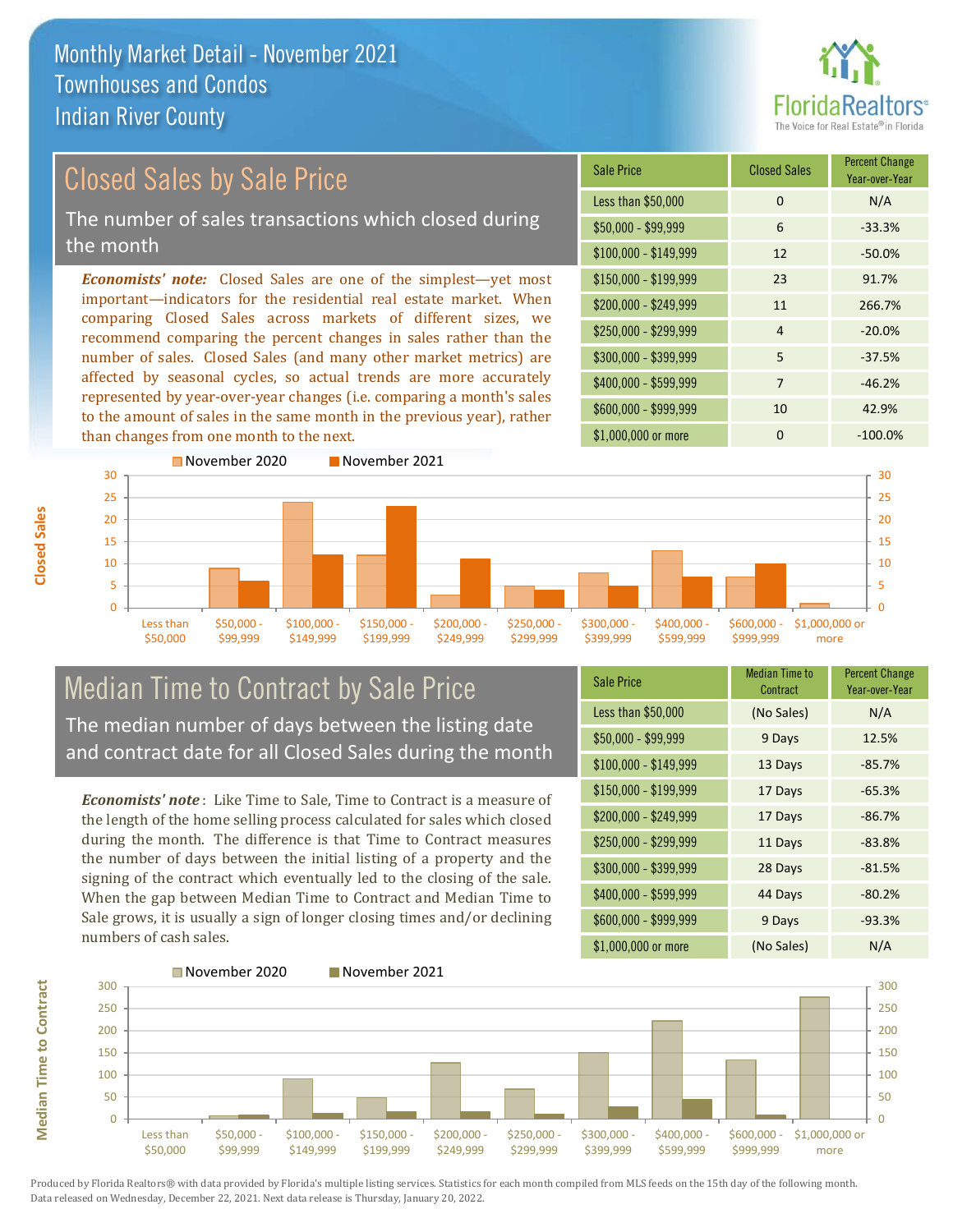

# New Listings by Initial Listing Price

The number of properties put onto the market during the month

*Economists' note:* New Listings tend to rise in delayed response to increasing prices, so they are often seen as a lagging indicator of market health. As prices rise, potential sellers raise their estimations of value—and in the most recent cycle, rising prices have freed up many potential sellers who were previously underwater on their mortgages. Note that in our calculations, we take care to not include properties that were recently taken off the market and quickly relisted, since these are not really *new* listings.





## Inventory by Current Listing Price The number of property listings active at the end of the month

*Economists' note* : There are a number of ways to define and calculate Inventory. Our method is to simply count the number of active listings on the last day of the month, and hold this number to compare with the same month the following year. Inventory rises when New Listings are outpacing the number of listings that go off-market (regardless of whether they actually sell). Likewise, it falls when New Listings aren't keeping up with the rate at which homes are going off-market.

**Inventory**

**New Listings**

| <b>Current Listing Price</b> | Inventory | <b>Percent Change</b><br>Year-over-Year |
|------------------------------|-----------|-----------------------------------------|
| Less than \$50,000           | $\Omega$  | N/A                                     |
| $$50,000 - $99,999$          | 5         | $-90.6%$                                |
| $$100,000 - $149,999$        | 6         | $-90.5%$                                |
| $$150,000 - $199,999$        | 16        | $-60.0%$                                |
| \$200,000 - \$249,999        | 6         | $-72.7%$                                |
| \$250,000 - \$299,999        | 8         | $-81.8%$                                |
| \$300,000 - \$399,999        | 7         | $-82.5%$                                |
| \$400,000 - \$599,999        | 11        | $-66.7%$                                |
| \$600,000 - \$999,999        | 14        | $-65.9%$                                |
| \$1,000,000 or more          | 32        | $-37.3%$                                |